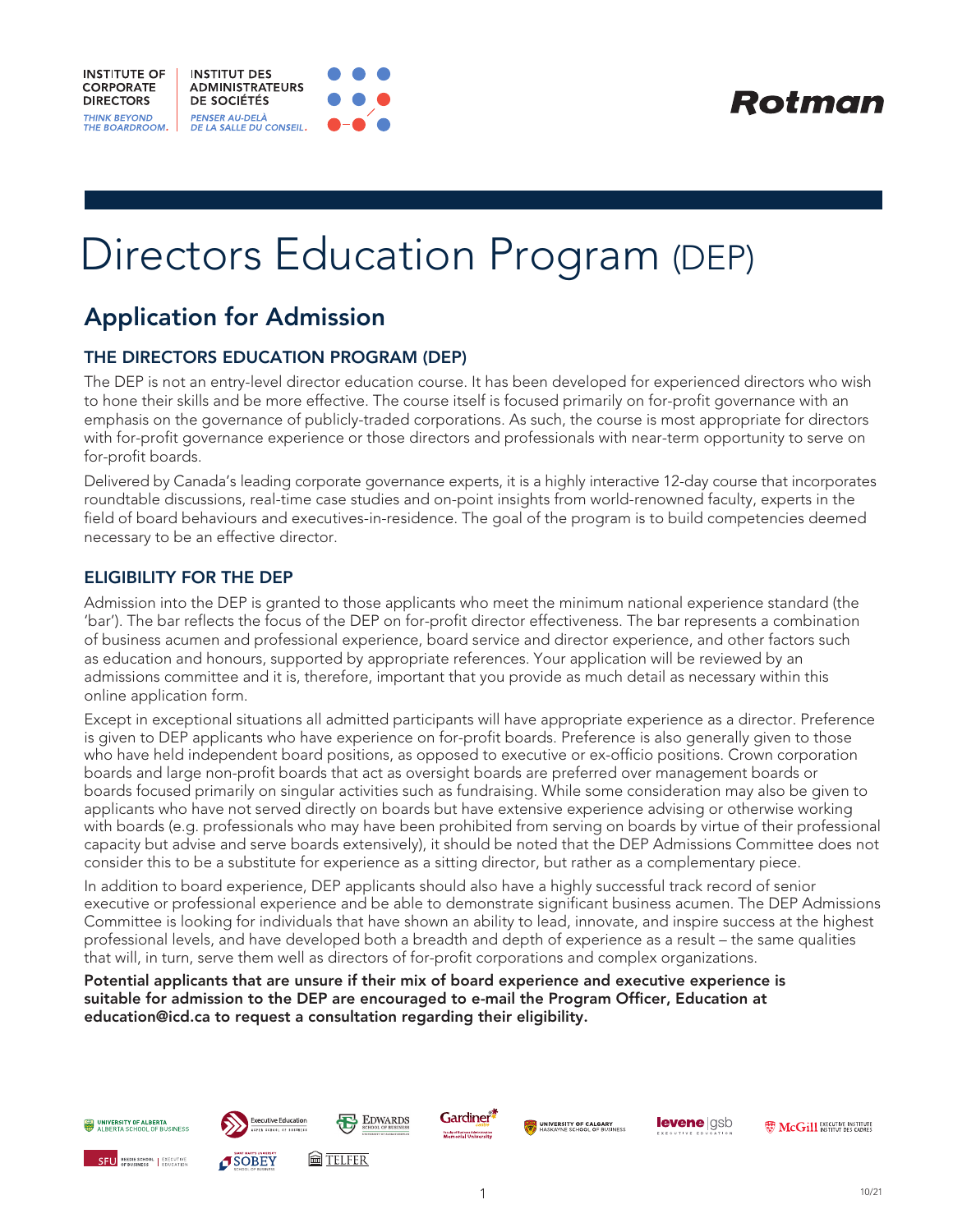#### REQUIRED FROM APPLICANT

Applicants are strongly encouraged to submit a completed application to the Admissions Committee of the Directors Education Program (DEP) as early as possible. All applications are date stamped and completed applications take priority. Please send the following to the Institute of Corporate Directors in Toronto:

- 1) Application form, current resume and application fee (non-refundable application fee of \$500 plus applicable taxes).
- 2) Two letters of recommendation by the program application deadline (to be sent directly to the ICD national office by your independent references). The DEP Admissions Committee considers references to be an important part of the applicant's overall admissions package and encourages appropriate referees. Applicants are encouraged to provide references from fellow directors, professional peers or superiors, or other senior leaders who can comment on the applicant's experience, character, and suitability for the program. Preference is given to references from DEP graduates, members of the ICD, and sitting directors who are familiar with the DEP focus and the DEP learning environment. Referees should be free of any material conflict with the applicant and applicants should avoid references from direct reports (which would include, for example, a CEO serving as a referee for a member of his/her board) and suppliers (including a service provider to the applicant - or to the organization of the applicant - serving as a reference, such as lawyers, accountants, auditors, etc.) who may feel encumbered due to the nature of the relationship.

#### 3) Response to Eligibility Questions

 Responses to the following 4 questions will help the admissions committee determine your eligibility for the DEP. The responses provide the applicant with the opportunity to provide additional detail and colour with respect to their experiences. The DEP Admissions Committee will carefully consider these responses and, therefore, applicants are encouraged to provide an appropriate level of detail.

Question 1 - Business Acumen: Applicants are expected to possess significant business acumen both in depth and breadth. Please discuss your level of business acumen and the specific experiences that have shaped your acumen.

**Question 2 - Director Experience:** While the number of boards on which an applicant has served and the number of years of directorship are factors in admissions, so too is the type of boards on which the applicant has served (e.g. governance boards as opposed to fundraising boards) and most importantly the quality of the experiences of the applicant on these boards. These experiences may have included such significant and complex issues as mergers and acquisitions, executive compensation, CEO terminations and replacements, financial restatements or fraud investigations. Please discuss the nature of the activities on the boards on which you have served and the experiences and issues that you have faced.

Question 3 - Motivation: What are your motivations for applying to this course and what do you hope to gain if admitted?

**Question 4 - Other:** Is there any additional information that you feel would benefit the DEP Admissions Committee when reviewing your application? (e.g. impending board appointment, sponsorship by your board or employer)

#### NOTICE OF ADMISSION

The Admissions Committee will review all completed applications once the application deadline has passed. You will receive notification of their decision via email about one month prior to the program start date.

#### MEMBERSHIP IN THE ICD

The Institute of Corporate Directors is committed to providing its members with a wide range of tools, resources and services that support them in being effective directors and creating high-performing boards.

If you are currently a non-member of the ICD, included in your DEP application fee is a one-year ICD membership.

#### THE ICD.D DESIGNATION

Granted by the Institute of Corporate Directors after an examination process conducted by seasoned directors, the ICD.D designation represents a lifelong commitment to excellence in the boardroom, a desire to stay current, and to be a more effective director. For further information on qualifying for the ICD.D, visit the ICD online at www.icd.ca/Courses/ICD-D-Designation.aspx.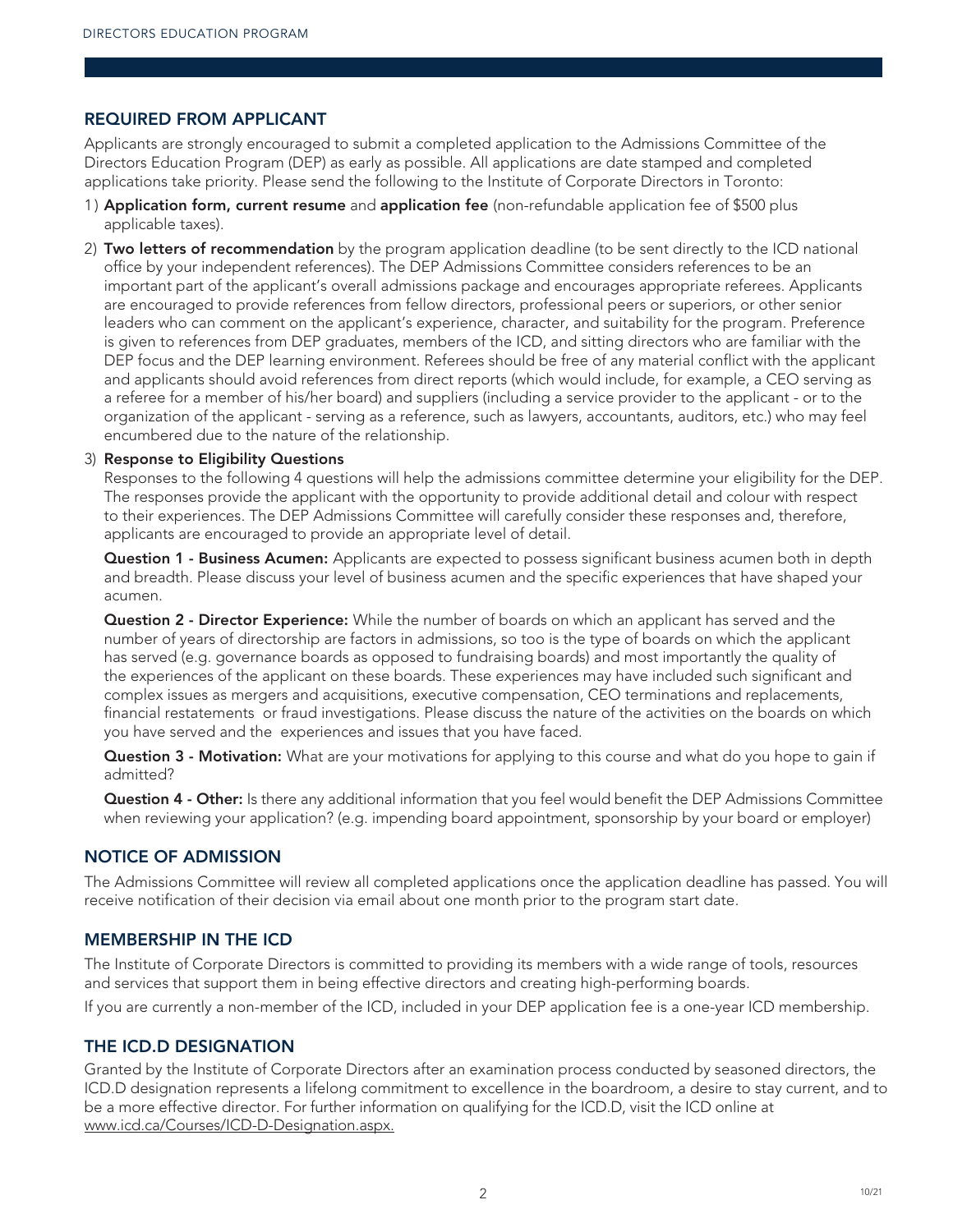#### COLLECTION OF PERSONAL INFORMATION AND PROTECTION OF PRIVACY

For more details visit www.icd.ca/privacy.

#### DEP APPLICATION FEE POLICY

Applicants are encouraged to carefully review the admissions criteria against their experience and qualifications before submitting an application for admissions. For applicants who are non-members of the ICD, a \$500 nonrefundable application fee (plus applicable taxes) is required at the time of application.\* For individual category members of the ICD, a \$250 non-refundable application fee (plus applicable taxes) is required at the time of application. For board category members of the ICD, there is no application fee.

#### PROGRAM COST

The program fee is \$18,750.00 plus applicable taxes. (Please note that the application fee is not part of this amount). This includes all course fees as well as ICD.D examination fees.

#### TUITION PAYMENT – Required upon acceptance into the program

Once accepted into the Directors Education Program, a Payment Authorization Form will be emailed to you. You will have the option of a one-time payment of the full fee or an installment plan which consists of payments in either two or four installments. There is a \$100 administration fee (plus applicable taxes) charged on each installment. For more information please contact the ICD at 1-877-593-7741 ext 250.

Applicants are liable for the full course fee once they are notified that the Admissions Committee has accepted their application for admission. Occasionally, the Committee may pre-approve applicants for a future DEP course offering when the number of qualified applicants exceeds the space available in the offering applied for. In these cases, the applicant will be notified and given the option to accept admission into a future course. Once the applicant accepts admission into the new course offering he/she is liable for the full course fee.

#### DEP CANCELLATION POLICY

Refunds will be given for cancellations received in writing to education@icd.ca no later than 28 days before the start date of Module I subject to an administration fee of \$500 (plus applicable taxes) and forfeiture of the \$500 application fee (plus applicable taxes). Cancellations received in writing less than 28 days but no later than 14 days before the start date of Module I will be issued a full credit on account to be applied to another offering within one calendar year. No refunds will be provided for cancellations received less than 14 days before the start date of Module I. Non-attendance will incur the full course fee.

Should the ICD need to cancel or postpone a course offering, applicants will be issued a full refund and be provided with a credit on account equal to the \$500 application fee to be applied to another offering within one calendar year. For a comprehensive overview of all DEP policies, please visit www.icd.ca/DEP.

\* If you are currently a non-member of the ICD, included in your DEP application fee is a one-year ICD membership.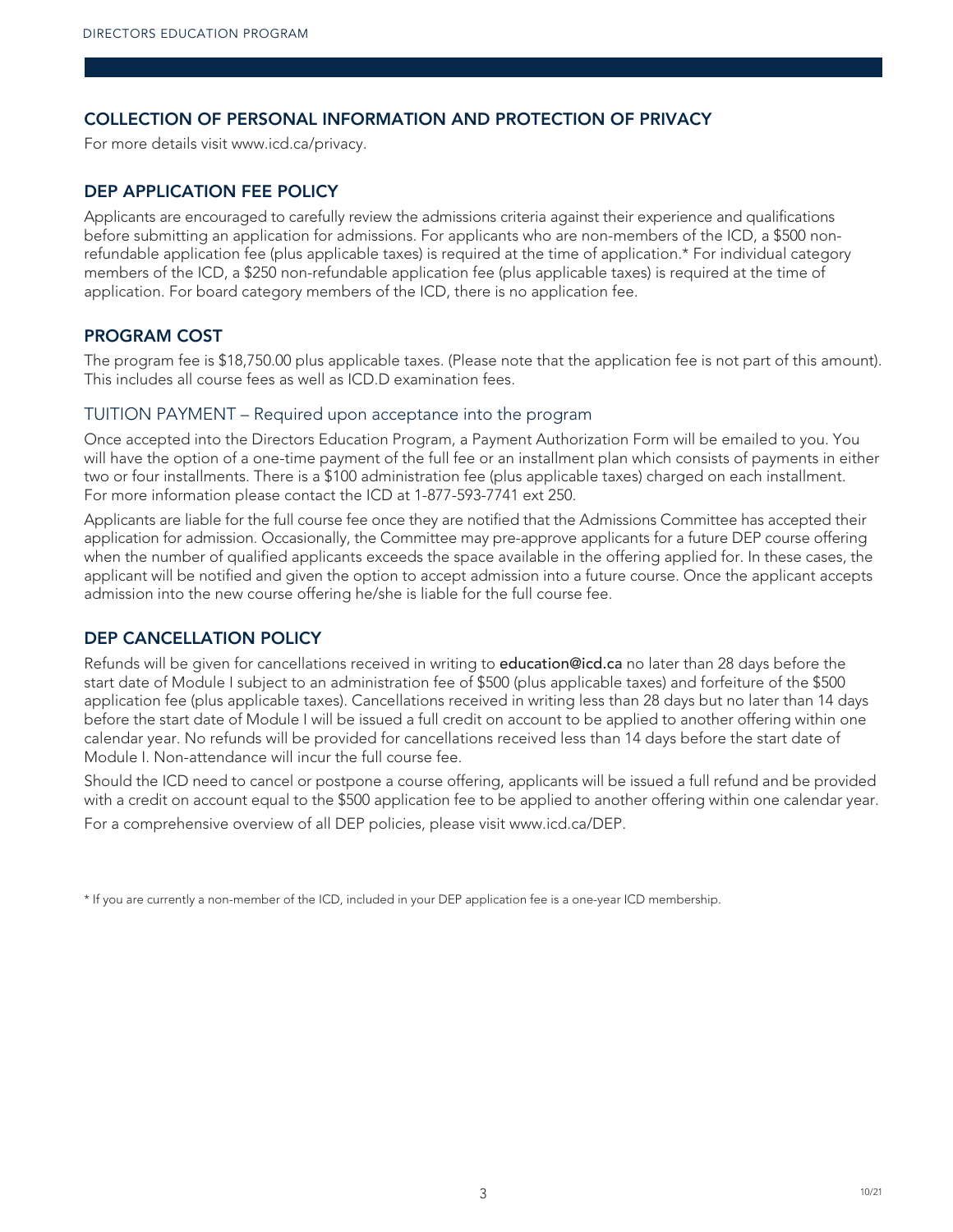



# Directors Education Program Application Form

| City                                                                                                                         | Course Code       | Program Start Date                                                                                                                                                                                                                     |
|------------------------------------------------------------------------------------------------------------------------------|-------------------|----------------------------------------------------------------------------------------------------------------------------------------------------------------------------------------------------------------------------------------|
| The ICD receives applications from many qualified applicants wishing to participate in the DEP and there is no<br>Committee? |                   | guarantee of admission. Should class space not be available for the program start date to which you have applied -<br>do you wish to have your application forwarded to the next available program for consideration by the Admissions |
| $\Box$ Yes $\Box$ No                                                                                                         |                   |                                                                                                                                                                                                                                        |
| <b>APPLICANT</b>                                                                                                             |                   |                                                                                                                                                                                                                                        |
| $Ms.$ $\square$<br>Mrs. $\Box$ Dr. $\Box$<br>Mr. $\square$                                                                   |                   |                                                                                                                                                                                                                                        |
| Last Name                                                                                                                    | <b>First Name</b> | Middle Initial                                                                                                                                                                                                                         |
| Preferred Name                                                                                                               |                   |                                                                                                                                                                                                                                        |
| <b>Current Title/Position</b>                                                                                                |                   |                                                                                                                                                                                                                                        |
| Company/Organization                                                                                                         |                   |                                                                                                                                                                                                                                        |
|                                                                                                                              |                   | Type of Company: $\Box$ Public For Profit $\Box$ Private For Profit $\Box$ Commercial Crown $\Box$ Not-For-Profit (including NFP Crown's)                                                                                              |
| Industry Sector (ie: Banking, Energy, Mining, Health Care, etc.)                                                             |                   |                                                                                                                                                                                                                                        |
| <b>BUSINESS MAILING ADDRESS</b>                                                                                              |                   |                                                                                                                                                                                                                                        |
| Street Address                                                                                                               | Suite Number      |                                                                                                                                                                                                                                        |
| City                                                                                                                         | Province/State    | Postal/Zip Code                                                                                                                                                                                                                        |

Assistant's E-mail Company Web site

Telephone Ext. Fax E-mail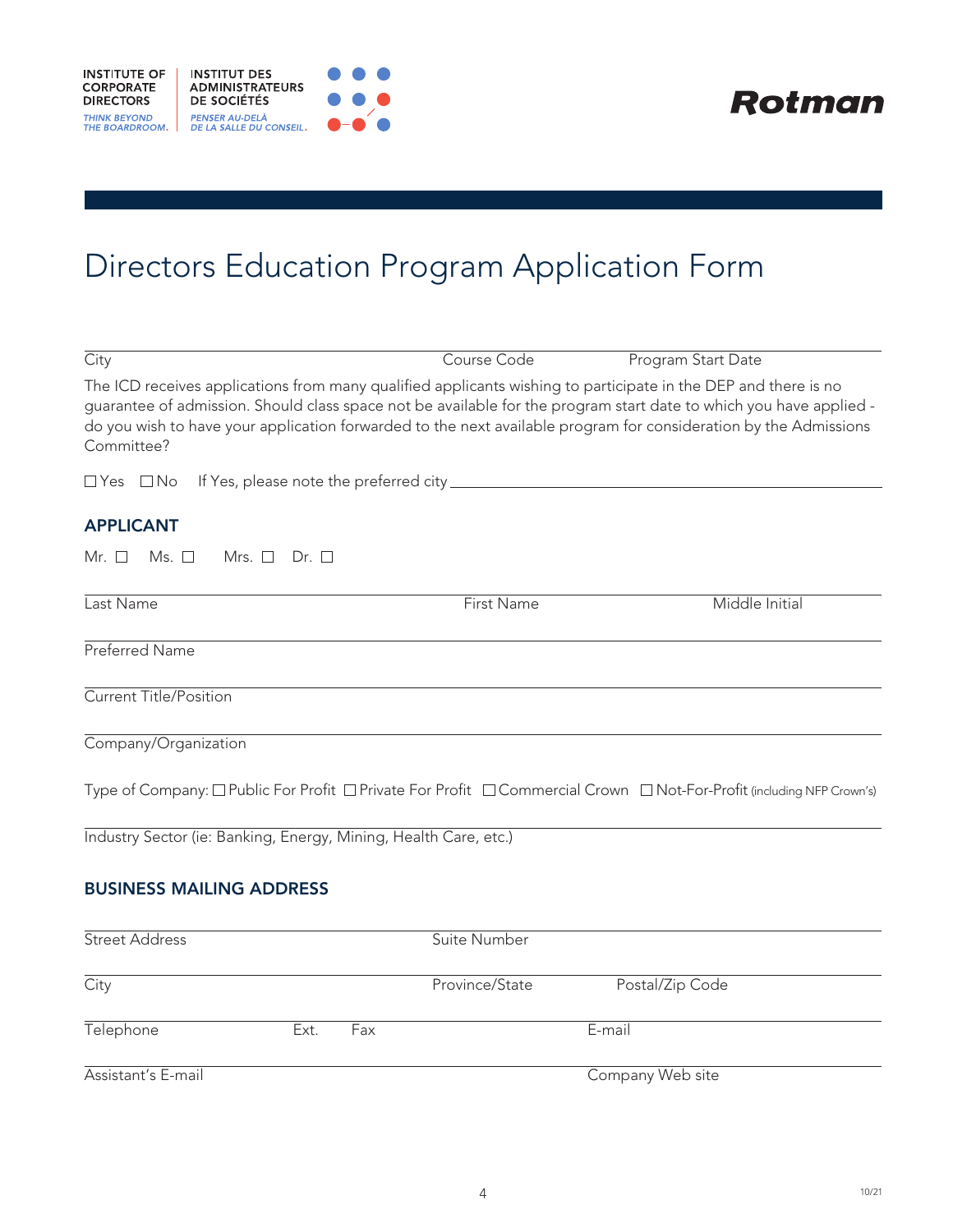#### HOME ADDRESS

| <b>Street Address</b>                                                                                  |     | Suite Number   |        |                 |  |
|--------------------------------------------------------------------------------------------------------|-----|----------------|--------|-----------------|--|
| City                                                                                                   |     | Province/State |        | Postal/Zip Code |  |
| Telephone                                                                                              | Fax |                | E-mail |                 |  |
| Cellular                                                                                               |     |                |        |                 |  |
| <b>Preferred mailing address:</b> □ Business □ Home <b>Preferred e-mail address:</b> □ Business □ Home |     |                |        |                 |  |

# PLEASE LIST BOARD EXPERIENCE (if necessary, attach separate list)

| <b>ORGANIZATION</b> | <b>TYPE OF</b><br><b>COMPANY</b><br>i.e.: Public For Profit,<br>Private For Profit,<br>Commercial Crown,<br>Not-For-Profit (including<br>NFP Crown's) | SIZE OF<br><b>ORGANIZATION</b><br><b>REVENUE</b><br>i.e.: Under \$500 million,<br>Over \$500 million,<br>Over \$1 billion | <b>BOARD POSITION</b><br>i.e.: Chair, Vice-Chair,<br>Audit Committee Chair,<br>Governance Committee<br>Member | <b>YEARS</b><br>SERVED<br>i.e.: 2001-2005 |
|---------------------|-------------------------------------------------------------------------------------------------------------------------------------------------------|---------------------------------------------------------------------------------------------------------------------------|---------------------------------------------------------------------------------------------------------------|-------------------------------------------|
|                     |                                                                                                                                                       |                                                                                                                           |                                                                                                               |                                           |
|                     |                                                                                                                                                       |                                                                                                                           |                                                                                                               |                                           |
|                     |                                                                                                                                                       |                                                                                                                           |                                                                                                               |                                           |
|                     |                                                                                                                                                       |                                                                                                                           |                                                                                                               |                                           |
|                     |                                                                                                                                                       |                                                                                                                           |                                                                                                               |                                           |
|                     |                                                                                                                                                       |                                                                                                                           |                                                                                                               |                                           |
|                     |                                                                                                                                                       |                                                                                                                           |                                                                                                               |                                           |
|                     |                                                                                                                                                       |                                                                                                                           |                                                                                                               |                                           |
|                     |                                                                                                                                                       |                                                                                                                           |                                                                                                               |                                           |
|                     |                                                                                                                                                       |                                                                                                                           |                                                                                                               |                                           |
|                     |                                                                                                                                                       |                                                                                                                           |                                                                                                               |                                           |
|                     |                                                                                                                                                       |                                                                                                                           |                                                                                                               |                                           |
|                     |                                                                                                                                                       |                                                                                                                           |                                                                                                               |                                           |
|                     |                                                                                                                                                       |                                                                                                                           |                                                                                                               |                                           |
|                     |                                                                                                                                                       |                                                                                                                           |                                                                                                               |                                           |
|                     |                                                                                                                                                       |                                                                                                                           |                                                                                                               |                                           |
|                     |                                                                                                                                                       |                                                                                                                           |                                                                                                               |                                           |
|                     |                                                                                                                                                       |                                                                                                                           |                                                                                                               |                                           |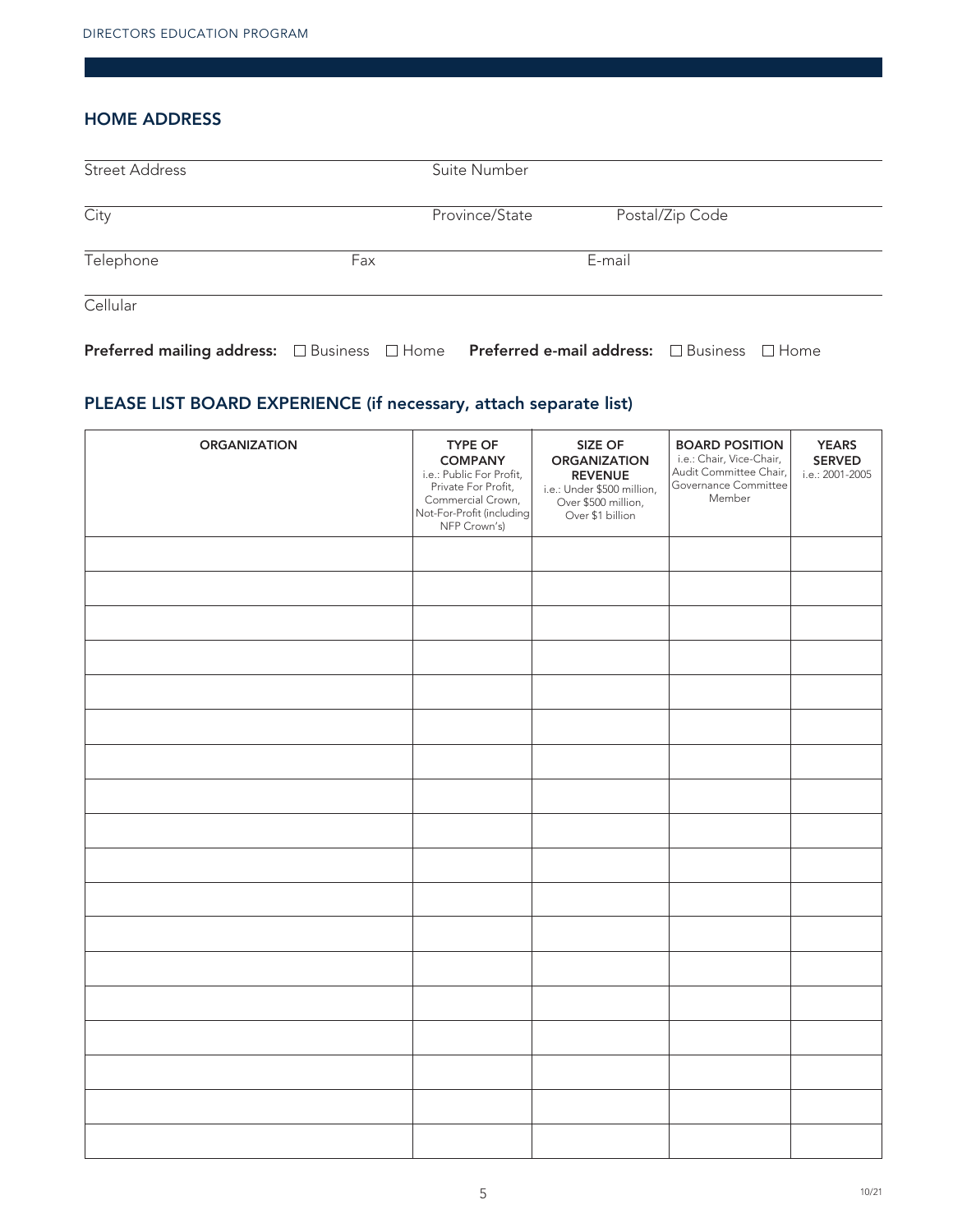#### HOW DID YOU HEAR ABOUT THE DIRECTORS EDUCATION PROGRAM?

| Check all that apply:                                                                                                      |
|----------------------------------------------------------------------------------------------------------------------------|
| □ Colleague □ Globe & Mail □ ICD Direct Mail □ ICD Email □ ICD Graduate Ad □ ICD Member                                    |
| $\Box$ ICD Partner Event $\Box$ ICD Web Site $\Box$ Internet Search $\Box$ Local Business School $\Box$ Local Newspaper Ad |
| $\Box$ Letter/Email $\Box$ Other Association Web Site $\Box$ ICD Past Participant Referral                                 |
| $\Box$ Other $\Box$                                                                                                        |

#### ICD MEMBERSHIP STATUS

| $ICD$ Member? $\Box$ Yes $\Box$ No |                                                                                        |
|------------------------------------|----------------------------------------------------------------------------------------|
|                                    |                                                                                        |
|                                    | $M$ ember ID:                                                                          |
|                                    | *If you require assistance with your membership information, please contact the ICD at |

membership@icd.ca or 1.877.593.7741 x238.

#### APPLICATION FEE (Required with application)

A non-refundable application fee is required with your application. Please see prices for Members and Non Members below. The application fee is waived for members of the ICD in the Board Membership Category.

| Location                              | <b>Non Member Rate</b>      | <b>ICD Individual Member Rate</b> |
|---------------------------------------|-----------------------------|-----------------------------------|
| Calgary                               | $$500 + 5\% = $525.00$      | $$250 + 5\% = $262.50$            |
| Edmonton                              | $$500 + 5\% = $525.00$      | $$250 + 5\% = $262.50$            |
| Halifax                               | $$500 + 15\% = $575.00$     | $$250 + 15\% = $287.50$           |
| Montreal                              | $$500 + 14.975\% = $574.88$ | $$250 + 14.975\% = $287.44$       |
| Ottawa                                | $$500 + 13\% = $565.00$     | $$250 + 13\% = $282.50$           |
| Saskatchewan                          | $$500 + 5\% = $525.00$      | $$250 + 5\% = $262.50$            |
| St. John's                            | $$500 + 15\% = $575.00$     | $$250 + 15\% = $287.50$           |
| Toronto                               | $$500 + 13\% = $565.00$     | $$250 + 13\% = $282.50$           |
| Vancouver                             | $$500 + 5\% = $525.00$      | $$250 + 5\% = $262.50$            |
| Winnipeg                              | $$500 + 5\% = $525.00$      | $$250 + 5\% = $262.50$            |
| *Taxes are based on program location. |                             |                                   |

Method of payment:  $\Box$  Visa  $\Box$  Mastercard  $\Box$  Cheque (Please make cheque payable to the Institute of Corporate Directors)

#### CREDIT CARD AUTHORIZATION

Card # Expiry Date (mm/yy)

Name on Card Signature

#### CONTACT INFORMATION:

Education Programs Institute of Corporate Directors

2701–250 Yonge Street, Toronto, ON Canada M5B 2L7

T: 416.593.7741 x248 T: 1.877.593.7741 x248 F: 1.888.398.4794 education@icd.ca www.icd.ca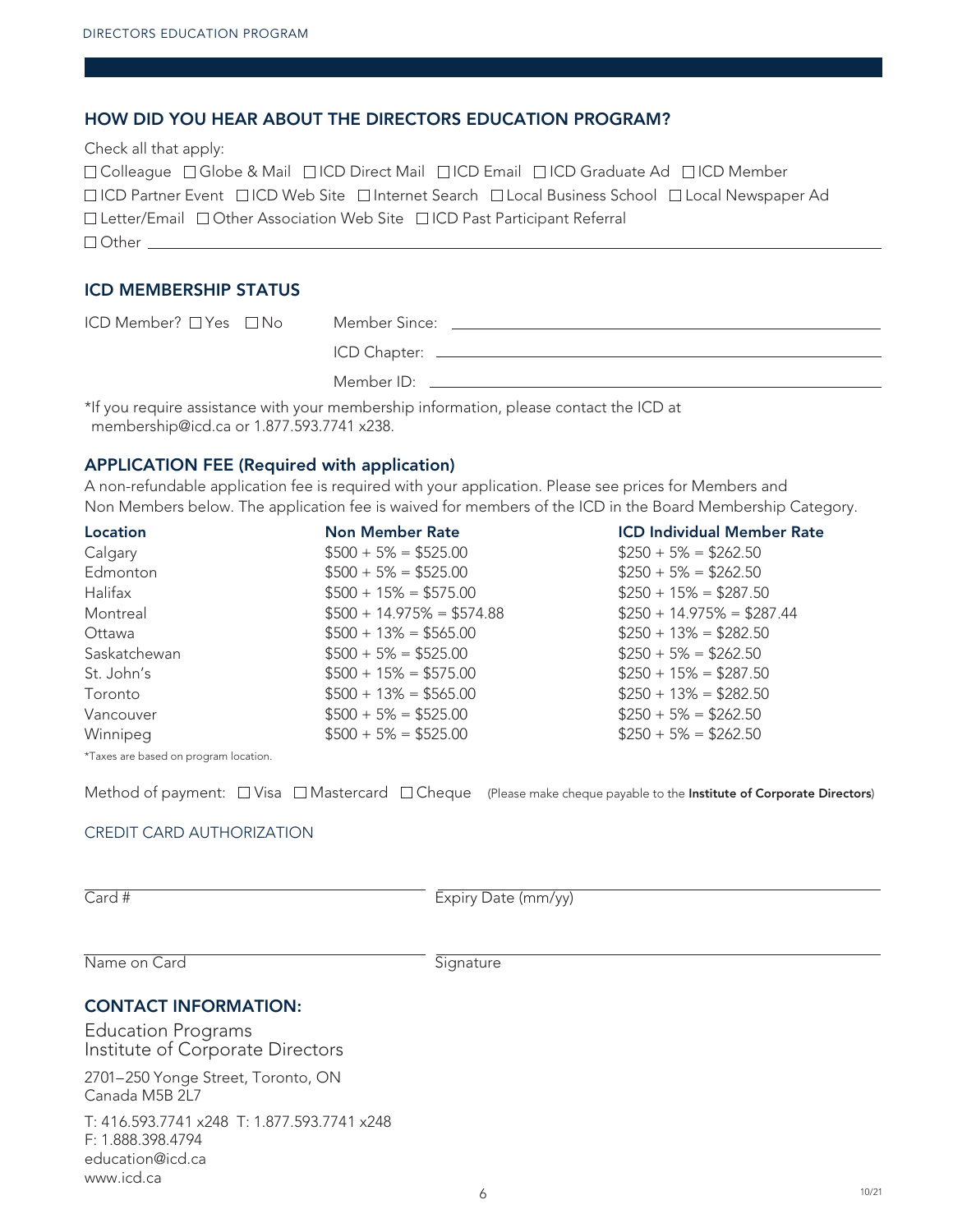#### **REFERENCES**

References must be independent of a material relationship with the candidate. Applicants should avoid direct reports (including presidents of companies where they serve on the board) and suppliers (including service providers like lawyers, accountants, auditors, etc.) that might have a link to your professional role. References that are deemed to be in conflict will end up being disqualified by the Admissions Committee.

Candidates are encouraged to provide references from fellow directors, professional peers or superiors, or other senior leaders who can comment on their experience, character, and suitability for the program.

Reference 1

| Name         | Title     |      |        |
|--------------|-----------|------|--------|
| Organization | Telephone | Ext. | E-mail |
| Reference 2  |           |      |        |
| Name         | Title     |      |        |
| Organization | Telephone | Ext. | E-mail |

#### **DECLARATION**

I hereby certify that all statements on the application and in any material filed in support hereof are true, correct and complete and all material information has been disclosed. I understand that if the Institute of Corporate Directors (ICD) finds to the contrary, my association with, admission to, or registration in the program may be rescinded and cancelled after notice in writing to me. Should I be admitted and enrolled in the Directors Education Program. I pledge to conduct myself in a manner of integrity, honesty and respect for individuals in the ICD community. If I am found to act in a manner contrary to the aforementioned values, I understand that I may be required to withdraw from the program.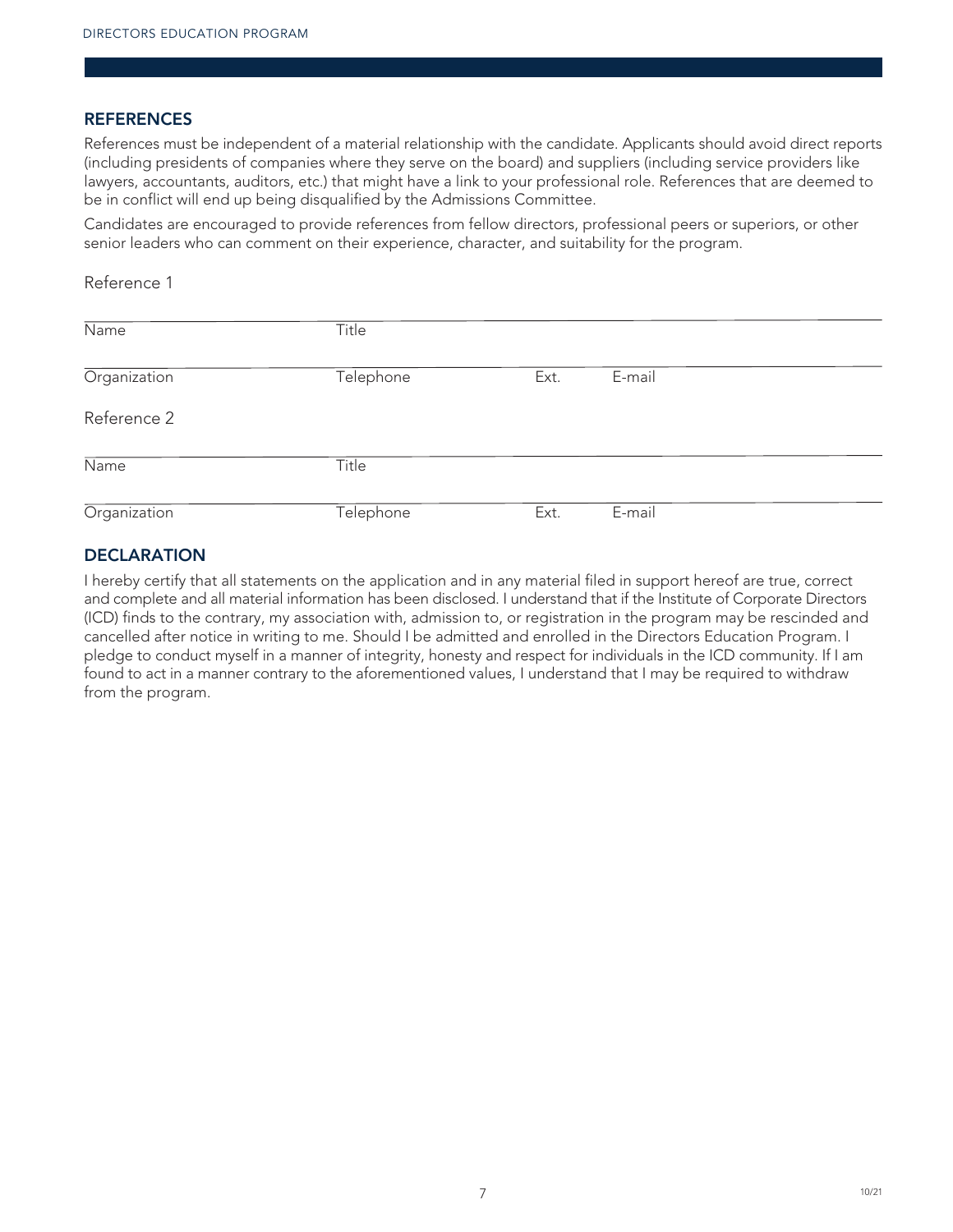#### CONSENT

The Applicant agrees that if admitted into the ICD/Rotman Directors Education Program they hereby grant the Institute of Corporate Directors (ICD) permission, in consideration of admission, to use their name and biographical information, and likeness in a photograph in any and all of the ICD's publications and public relations activities, including websites and graduation notices in newspapers, without payment or any other consideration. The Applicant agrees to provide a photograph of his/her likeness in a format acceptable to the ICD in a timely fashion following a request for such by the ICD. The Applicant understands and agrees that these materials will become the property of the ICD and will not be returned. The Applicant hereby irrevocably authorizes the ICD to edit, alter, copy, exhibit, publish or distribute this biographical information and photograph for purposes of publicizing the ICD's programs or for any other lawful purpose. In addition, the Applicant waives the right to inspect or approve the finished product, including written or electronic copy, wherein his/her likeness appears. Additionally, the Applicant waives any right to royalties or other compensation arising or related to the use of the photograph or biographical information. The Applicant hereby holds harmless and releases and forever discharges the ICD from all claims, demands, and causes of action which the Applicant, his/her heirs, representatives, executors, administrators, or any other persons acting on his/her behalf or on behalf of his/her estate have or may have by reason of this authorization.

The Applicant acknowledges and agrees that the ICD may share any or all of the information provided in the application with other individuals and organizations as part of the admissions review process and that upon admission and enrolment in the DEP the ICD may share the Applicant's contact and related information with the University of Toronto's Rotman School of Management and/or other partnering business schools. The Applicant acknowledges that the University of Toronto's Rotman School of Management is governed by the Freedom of Information and Protection of Privacy Act (FIPPA), which supports access to university records and protection of privacy, and from time to time the University of Toronto's Rotman School of Management may be required to release information in accordance with that Act.

#### **SIGNATURE**

Applicant's Signature Date **Date of the United States** Contract of Date Date Date Date **Date Only and Date Only and Date**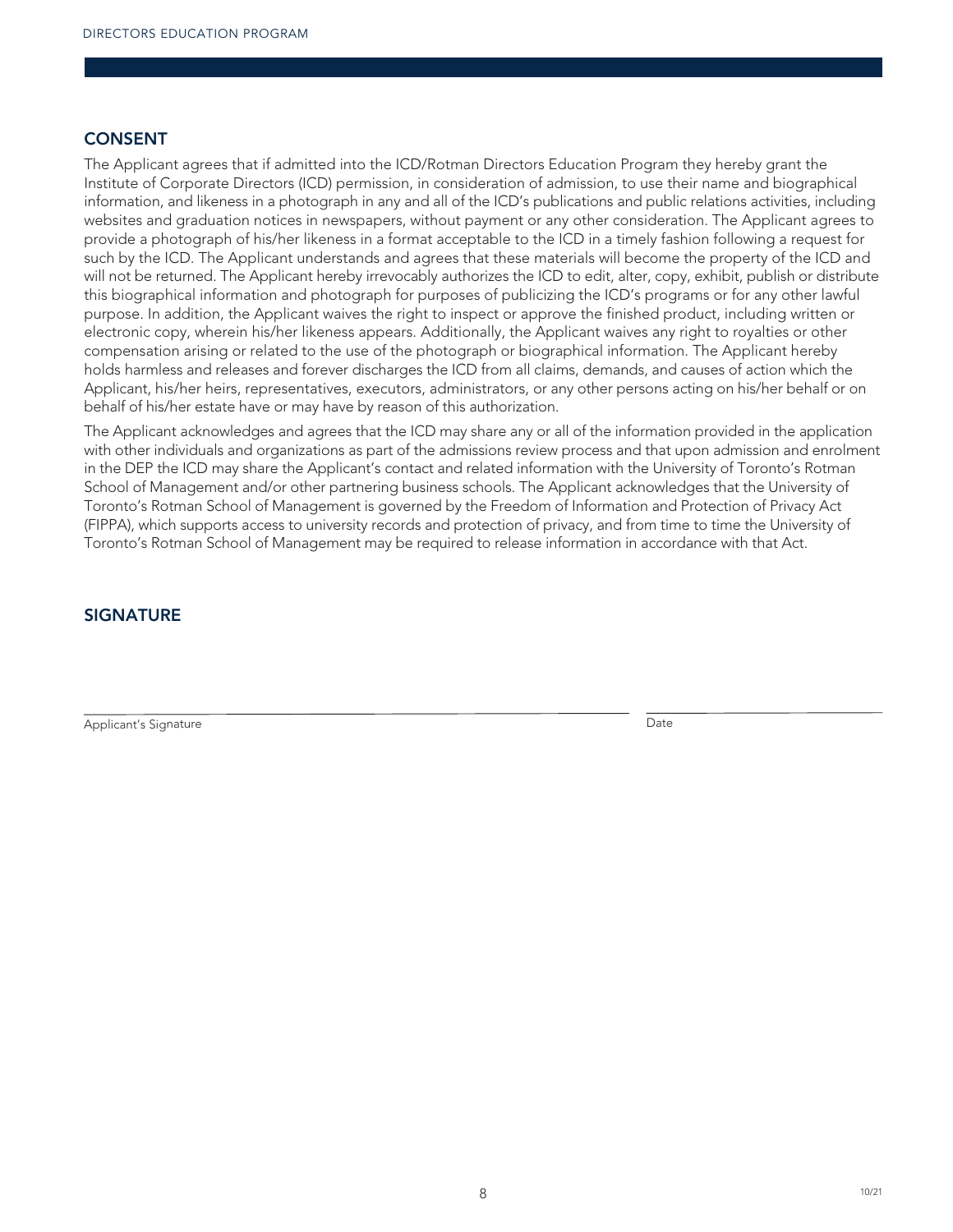

**Rotman** 

# DIRECTORS EDUCATION PROGRAM Reference 1

Name of Applicant

**Company** 

The above-named person has applied for admission to the Directors Education Program. Please assist us in our admissions process by giving your candid assessment of the candidate, whom you should know well enough to evaluate fairly and accurately.

Responses to the following 6 questions will serve as your reference letter. The DEP Admissions Committee considers these responses in depth and, as such, referees are encouraged to provide an appropriate level of detail.

- 1. How long have you known the applicant and in what capacity?
- 2. If applicable, please comment on the applicant's ability as a director, his/her most outstanding qualities and how these have helped him/her perform effectively as a director.
- 3. If applicable, please comment on the applicant's business acumen and his/her professional experience and success.
- 4. Please comment on the applicant's personal character and ethics.
- 5. Based on the focus of the DEP and its eligibility, do you believe that the applicant is well-suited for the program? Please refer to www.icd.ca/DEP (Please click on Admissions Overview on the left)
- 6. Is there anything additional that you feel that the DEP Admissions Committee should know about the applicant?

| Name of Reference     |      |        |      |  |
|-----------------------|------|--------|------|--|
| Title/Position        |      |        |      |  |
| Organization          |      |        |      |  |
| Telephone:            | Ext. | E-mail |      |  |
| Reference's Signature |      |        | Date |  |

#### THIS COMPLETED FORM AND THE ACCOMPANYING LETTER CAN BE EMAILED OR FAXED DIRECTLY TO:

E: education@icd.ca F: 1.888.398.4794 www.icd.ca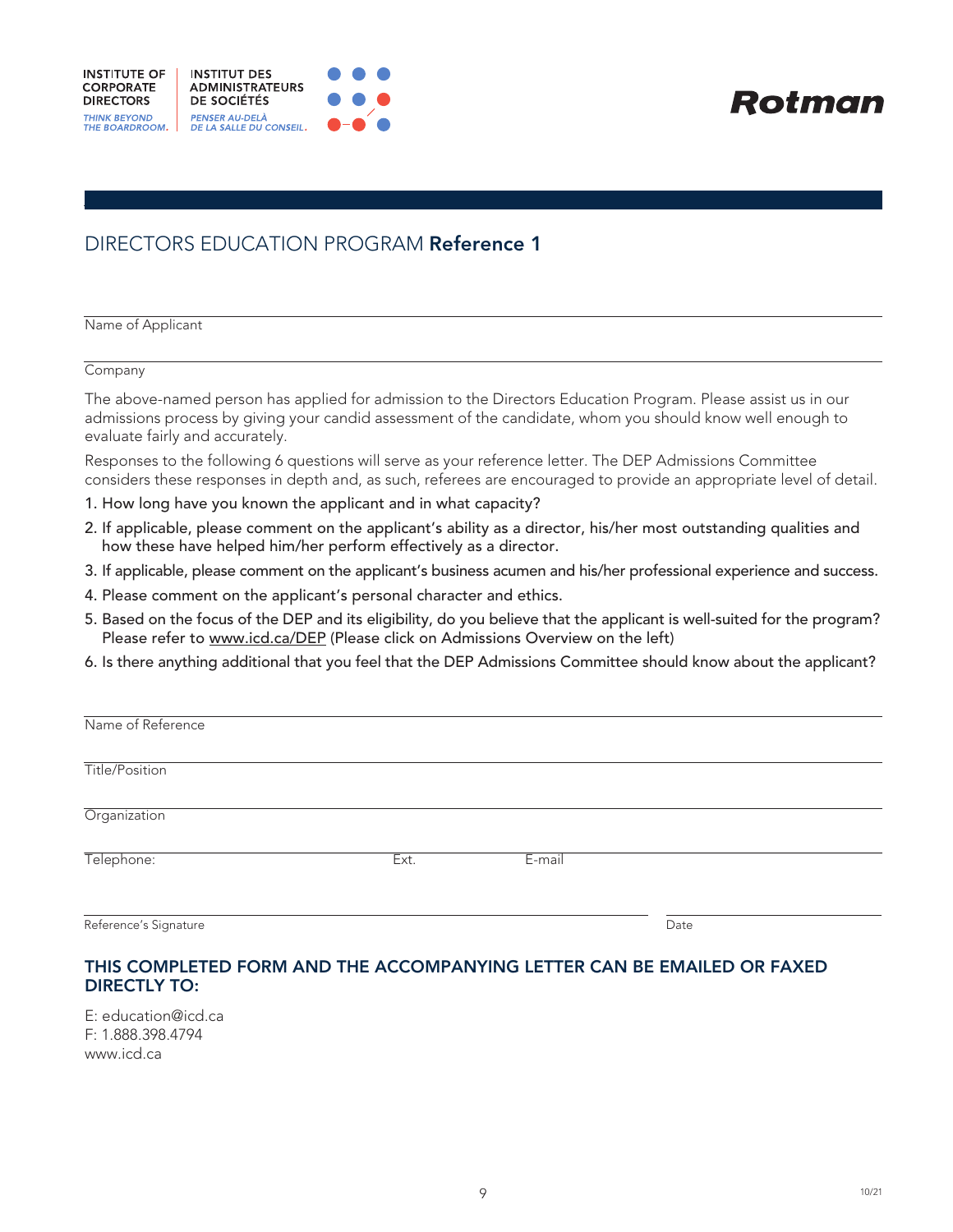

**Rotman** 

# DIRECTORS EDUCATION PROGRAM Reference 2

Name of Applicant

**Company** 

The above-named person has applied for admission to the Directors Education Program. Please assist us in our admissions process by giving your candid assessment of the candidate, whom you should know well enough to evaluate fairly and accurately.

Responses to the following 6 questions will serve as your reference letter. The DEP Admissions Committee considers these responses in depth and, as such, referees are encouraged to provide an appropriate level of detail.

- 1. How long have you known the applicant and in what capacity?
- 2. If applicable, please comment on the applicant's ability as a director, his/her most outstanding qualities and how these have helped him/her perform effectively as a director.
- 3. If applicable, please comment on the applicant's business acumen and his/her professional experience and success.
- 4. Please comment on the applicant's personal character and ethics.
- 5. Based on the focus of the DEP and its eligibility, do you believe that the applicant is well-suited for the program? Please refer to www.icd.ca/DEP (Please click on Admissions Overview on the left)
- 6. Is there anything additional that you feel that the DEP Admissions Committee should know about the applicant?

| Name of Reference     |      |        |      |  |
|-----------------------|------|--------|------|--|
| Title/Position        |      |        |      |  |
| Organization          |      |        |      |  |
| Telephone:            | Ext. | E-mail |      |  |
| Reference's Signature |      |        | Date |  |

#### THIS COMPLETED FORM AND THE ACCOMPANYING LETTER CAN BE EMAILED OR FAXED DIRECTLY TO:

E: education@icd.ca F: 1.888.398.4794 www.icd.ca